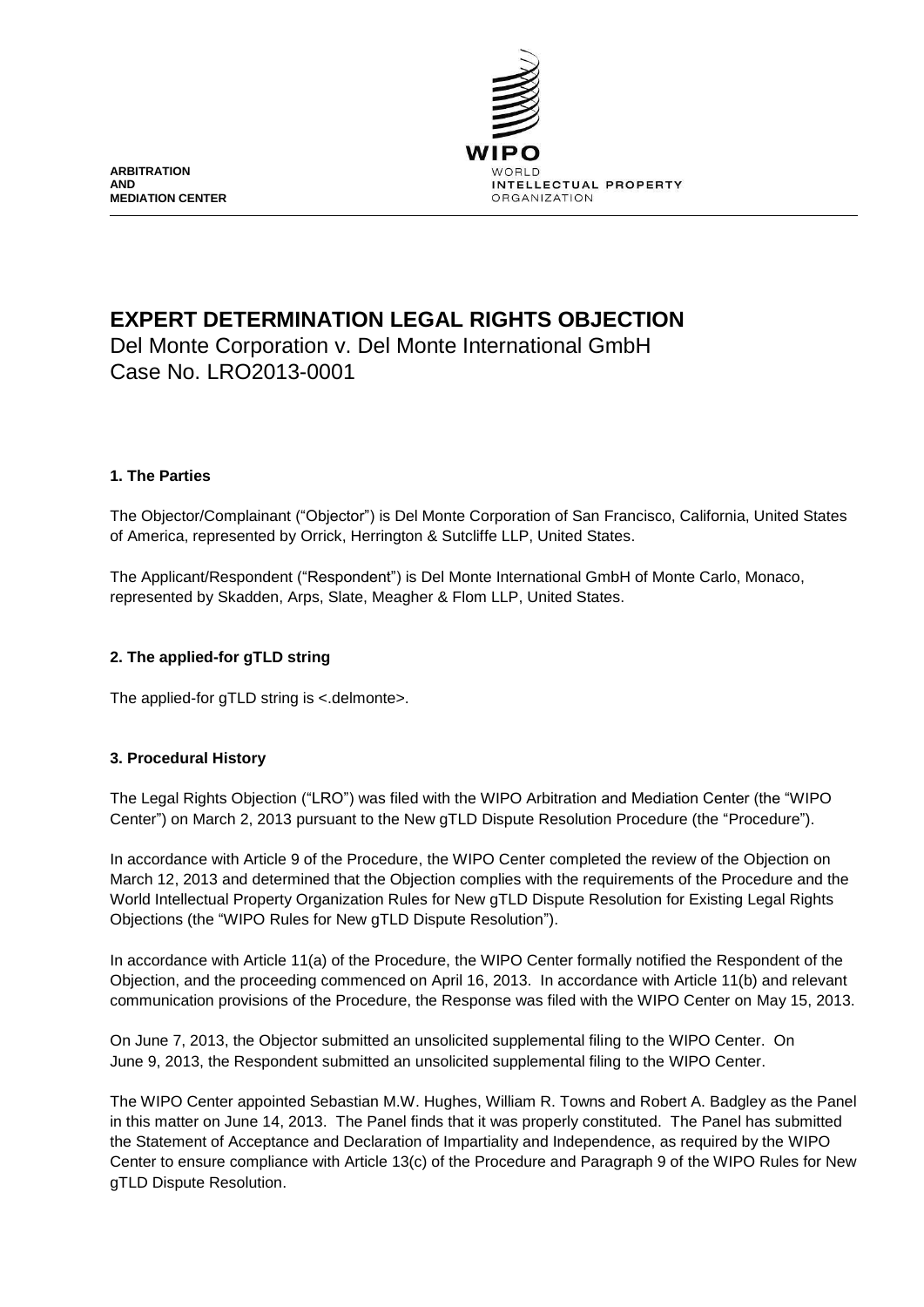# **4. Factual Background**

# **A. Objector**

The Objector is a company incorporated in the State of Delaware in the United States and the owner of several word and device mark registrations in the United States for the trade mark DEL MONTE (the "Trade Mark"), including registration No. 881,339 dated November 25, 1969 claiming first use in commerce of October 1, 1891 in respect of "fresh and canned vegetables, fresh and canned fruits, canned fruit and vegetable juices, canned fish, dried fruits, pickles, vegetable relishes, hot peppers and catsup" in international classes 29, 30, 31 and 32.

The Objector is also apparently the owner of registrations for the Trade Mark in 177 jurisdictions worldwide (in North America, South America, Europe, Africa, Asia, and Australia), many of which appear to date back to the 1950s and 1960s, including a registration in Switzerland apparently dated May 18, 1976 and a registration in Monaco apparently dated December 12, 1961 $^{\rm 1}.$ 

The Objector is also the owner of the domain name <delmonte.com>.

The Trade Mark is a well-known trade mark in respect of preserved and fresh food products.

# **B. Respondent**

The Respondent is a company incorporated in Switzerland, with its principal place of business in Monaco, and the owner of four (word and device mark) registrations in South Africa for the Trade Mark, one of which is apparently registered since 1966, and the other three apparently registered since 1972, which registrations were apparently assigned to the Respondent in October, 2011.

## **5. Parties' Contentions**

#### **A. Objector**

l

The Objector made submissions in the Objection as follows.

The Objector first began using the Trade Mark in 1891. Since 1967, the Objector has used the Trade Mark as part of its trade name and corporate name.

The Objector is one of the largest producers, distributors and marketers of branded food products for the United States retail market, generating approximately USD 3.7 billion in net sales in the fiscal year 2012. The Objector's food products sold under the Trade Mark are found in eight out of ten households in the United States. As of September 2012, the Objector's food products sold under the Trade Mark held the top market share position in the United States in certain fruit and vegetable categories, and the second best market share position in certain tomato product categories.

<sup>&</sup>lt;sup>1</sup> The Objector filed a list of worldwide registrations and filed copies of trade mark registration certificates in respect of its relevant registrations in the United States only, and did not file copies of its trade mark registration certificates in respect of its registrations elsewhere.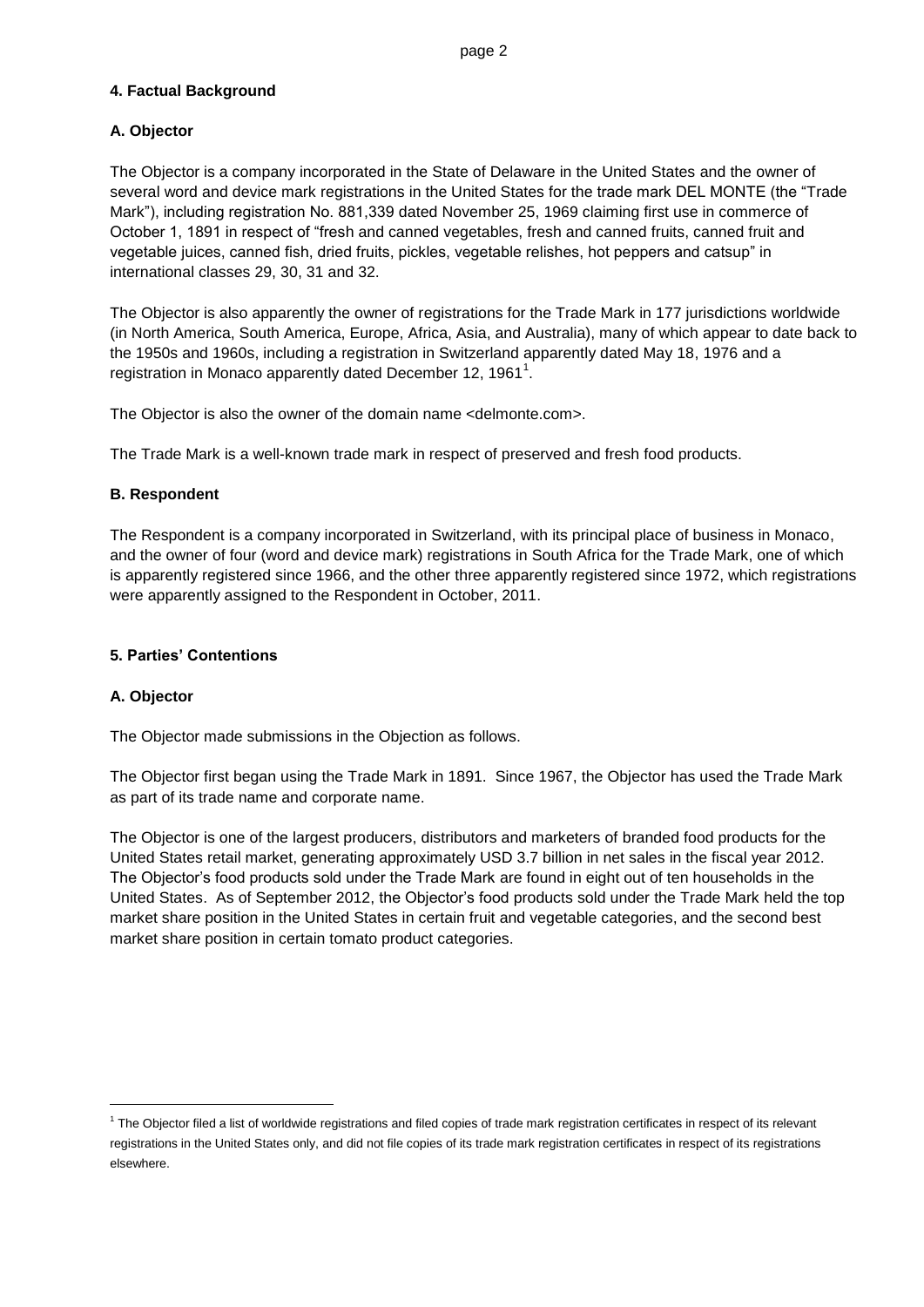The Objector also markets and distributes food products under the Trade Mark in South America, and licenses the marketing and sale of food products under the Trade Mark in other jurisdictions worldwide.

Since 1989, the Objector has licensed the manufacture, distribution and sale of certain food products under the Trade Mark in jurisdictions worldwide outside the United States and South America, and has retained the ownership of the Trade Mark in each of those jurisdictions $^2$ .

By virtue of such long-standing and widespread use, the Trade Mark is a well-known trade mark worldwide.

The Objector has filed letters of support from its Trade Mark licensees in Mexico and Canada, Central America and the Caribbean, India, the Indian Subcontinent and Myanmar, Japan and Asia, and the Philippines. The licensee in the Philippines is also the owner of the registration for the Trade Mark in the Philippines. Each of the licensees objects to the registration of the applied-for gTLD string by the Respondent on the grounds:

- 1. the Respondent did not seek their consent to the registration of the applied-for gTLD string;
- 2. the Respondent has stated in its application that it intends to limit the registration of domain names under the applied-for gTLD string either for its exclusive use or for use by closely affiliated organisations;
- 3. allowing the Respondent to register the applied-for gTLD string to the exclusion of the Objector, the owner of the Trade Mark, and its other licensees, has the potential to confuse consumers, distributors, growers and manufacturers, and to impair the licensees' businesses; and
- 4. because the Objector and the licensees would have no control over the domain names the Respondent would be able to register under the applied-for gTLD string, the licensees cannot predict the full extent to which registration of the applied-for gTLD string by the Respondent would harm their businesses.

The Respondent is the assignee of three licence agreements dated December 5, 1989, May 4, 1990 and May 9, 1990 entered into by the Objector permitting use of the Trade Mark on certain processed food products in Europe, the Middle East and Africa, and on fresh produce and certain other specified products on a worldwide basis (the "Licence Agreements"). The Licence Agreements provide only limited rights for the Respondent to use the Trade Mark, including as part of the Respondent's corporate or trade name<sup>3</sup>, and make it clear that the Trade Mark remains the sole and exclusive property of the Objector, and that any use of the Trade Mark by the Respondent licensee inures to the benefit of the Objector. None of the Licence Agreements permits the Respondent to register the Trade Mark as a gTLD string. The Licence Agreements include further terms that the licensee shall not challenge the Objector's ownership of the Trade Mark, and that the rights of the licensee in respect of some of the licensed goods are limited in geographic scope, and are limited in terms of the products on which the Trade Mark may be used.

The Licence Agreements reserve for the Objector the rights to register, maintain and enforce the Trade Mark.

The crux of the Objection is that, notwithstanding the clear restrictions imposed on the Respondent under the Licence Agreements, the Respondent has nonetheless proceeded to apply for the applied-for gTLD string in bad faith and in breach of the Licence Agreements, and without notice to or authorisation from the Objector or from any of the other licensees.

l

<sup>&</sup>lt;sup>2</sup> With the apparent exception of the Philippines and South Africa.

<sup>&</sup>lt;sup>3</sup> But subject to express limitations relating to corporate name and geographic indicator, and with the proviso that the licensees are prohibited from using the Trade Mark by itself as a corporate or trade name.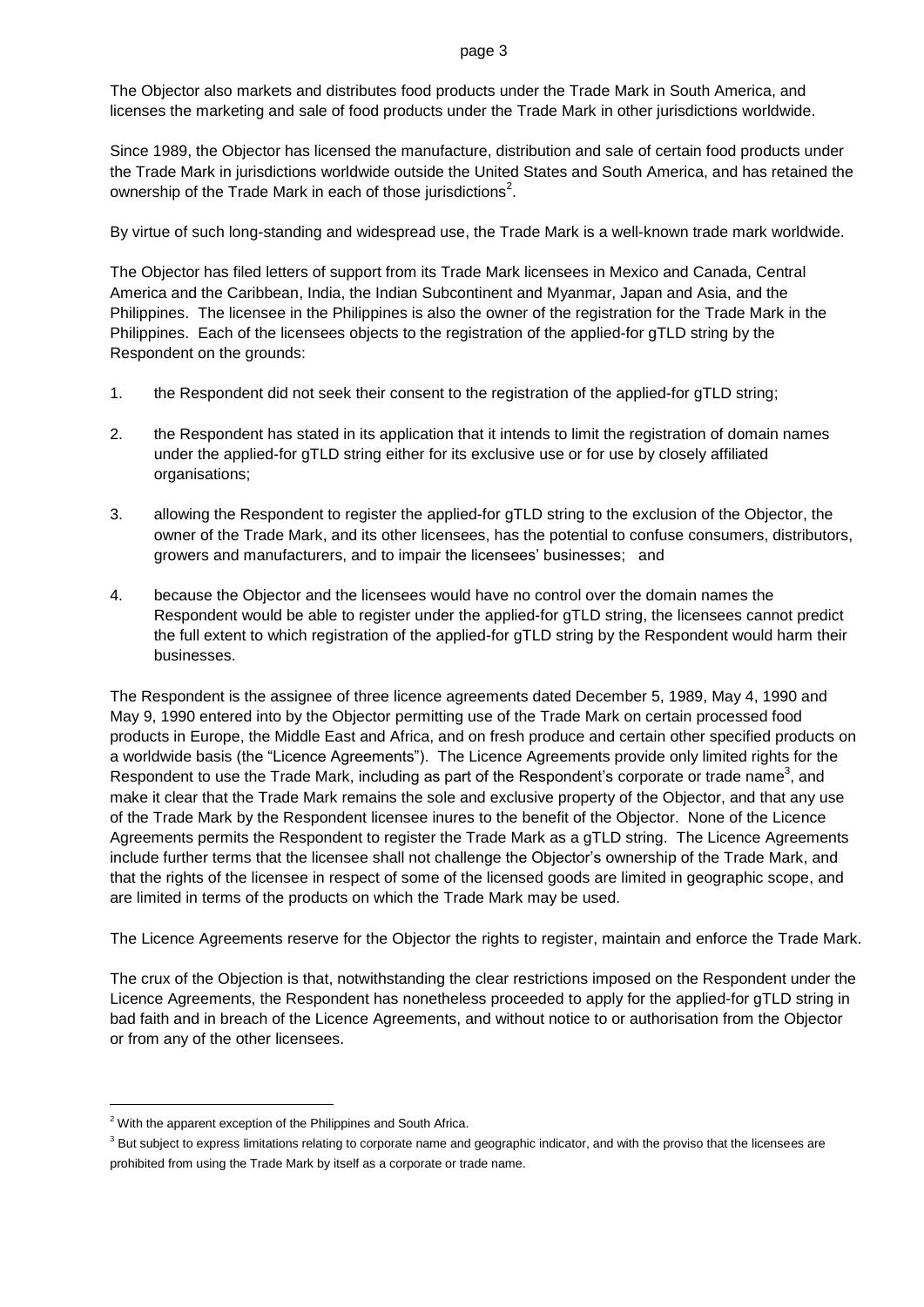#### **B. Respondent**

The Respondent made submissions in the Response as follows.

According to the Respondent, the Panel's enquiry is a relatively straightforward one – does the Respondent have a *bona fide* right to use the Trade Mark as a domain name? The Respondent claims to have such a right, for the following reasons:

- 1. it is the owner of certain registrations for or comprising the Trade Mark in South Africa, owned by the Respondent or its predecessors in title since 1990; and
- 2. the Licence Agreements confer on the Respondent:
- (a) an exclusive, perpetual, royalty-free worldwide licence to use the Trade Mark on or in connection with the production, manufacture, sale and distribution of fresh fruit, fresh vegetables and fresh produce, as well as certain preserved fruit products; and
- (b) an exclusive, royalty-free licence to use the Trade Mark on or in connection with the production, manufacture, sale and distribution of all food products (including beverages), whether fresh or preserved, in Europe, the Middle East, Africa and the former Soviet Union countries.

On the basis of the well-established "first in time" rule used in cases where more than one party has *bona fide* rights in a trade mark, as the Respondent was the first (and only) person to apply for registration of the applied-for gTLD string, and as the application period for new gTLDs has now closed, the Objector has filed its Objection solely to play spoiler and to deprive the Respondent of the applied-for gTLD string, and the Objection should therefore be dismissed on its face.

On the basis of certain prior decisions under the UDRP procedure, contractual disputes between licensors and licensees are beyond the scope of the Procedure, the main purpose of the Procedure is to prevent "the extortionate behavior known as cybersquatting", and the Objection should therefore be dismissed on these further grounds.

The Objector offers zero proof to support its claim that registration and use of the gTLD by the Respondent would lead to consumer confusion, nor is such confusion plausible given the parties' long-standing, simultaneous use of domain names comprising the Trade Mark.

The Respondent operates in more than 80 countries and is one of the world's leading producers and sellers of fresh fruit and vegetables, and a leading producer and distributor in Europe, the Middle East, Africa and the former Soviet Union countries of prepared fruit and vegetables, juices, beverages, snacks and desserts. The Respondent is the number one marketer of fresh pineapples worldwide, the third largest marketer of bananas worldwide, and a leading marketer of branded fresh-cut fruit in the United States, the United Kingdom of Great Britain and Northern Ireland, the United Arab Emirates and Saudi Arabia. In the 2012 fiscal year the Respondent generated approximately USD 2.6 billion in net sales under the Trade Mark.

The Objector has limited rights to use the Trade Mark in the United States and South America on a narrow category of products, and with respect to the Objector's licensing of the Trade Mark throughout the rest of the world, is little more than a fiduciary, principally tasked with the duty of maintaining certain trade mark registrations.

The Licence Agreements do not require authorisation from the Objector for the Respondent to register gTLDs, and their purported silence in this regard does not imply that authorisation must be sought prior to applying for domain names or gTLDs.

The Respondent and the Objector's other licensees in the Philippines and Japan have owned and used domain names comprising the Trade Mark for several years, without objection from the Objector.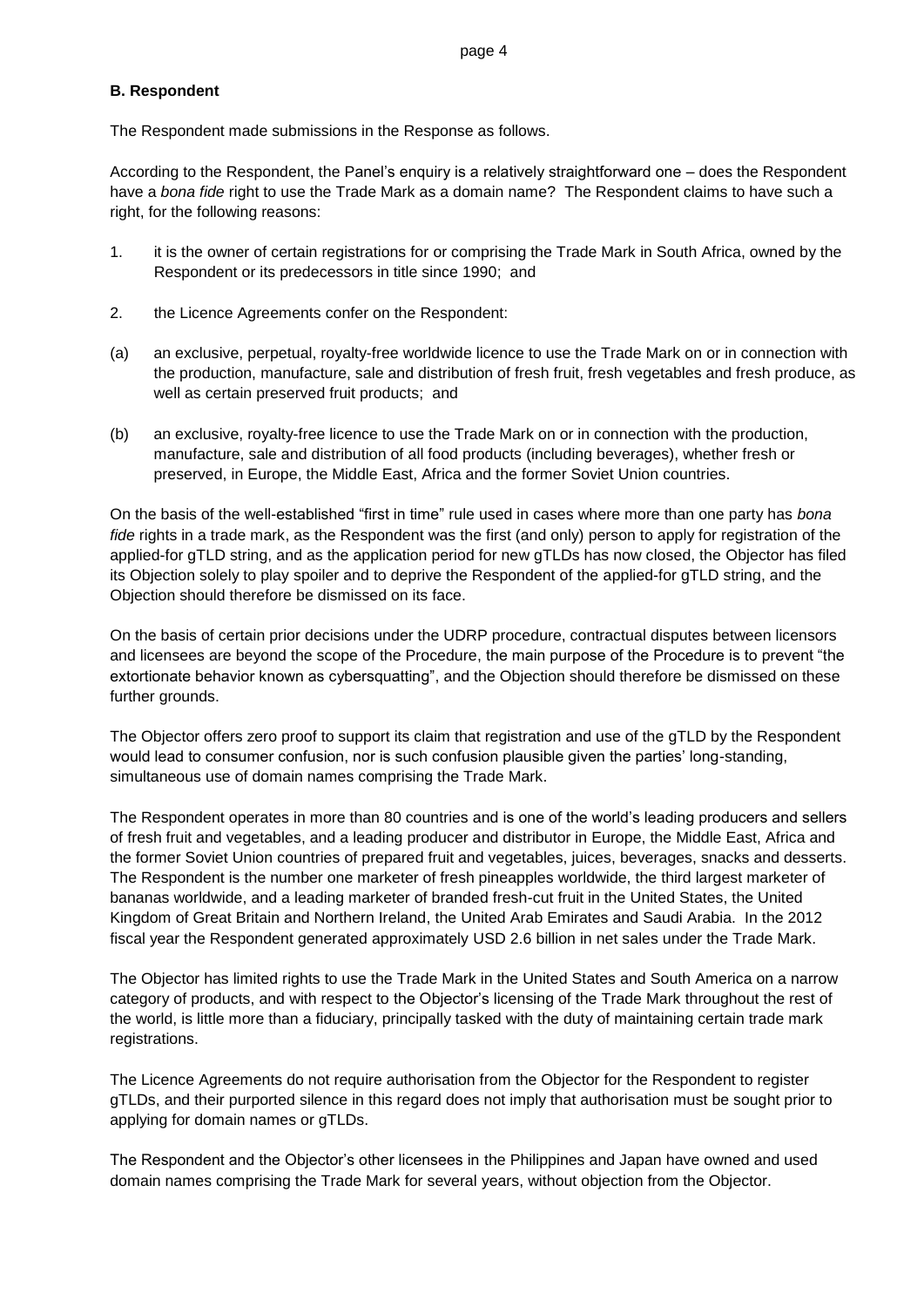Trade mark registration requirements under the Licence Agreements are irrelevant as it is well established that an application for a domain name or a gTLD is in no way an application to register a trade mark and does not convey any trade mark rights.

The Respondent was well within its rights to apply for registration of the applied-for gTLD string and was under no obligation to seek authorisation from the Objector.

## **6. Discussion and Findings**

# **A. Unsolicited Supplemental Filings**

Section 3.4.5 of the ICANN New gTLD Applicant Guidebook (the "Guidebook") provides as follows:

The panel may decide whether the parties shall submit any written statements in addition to the filed objection and response, and may specify time limits for such submissions.

In order to achieve the goal of resolving disputes rapidly and at reasonable cost, procedures for the production of documents shall be limited. In exceptional cases, the panel may require a party to produce additional evidence.

The preface to the Procedure reads as follows:

These Procedures were designed with an eye toward timely and efficient dispute resolution.

Article 17(a) of the Procedure provides as follows:

The Panel may decide whether the parties shall submit any written statements in addition to the Objection and the Response, and it shall fix time limits for such submissions.

Article 18 of the Procedure provides as follows:

In order to achieve the goal of resolving disputes over new gTLDs rapidly and at reasonable cost, procedures for the production of documents shall be limited. In exceptional cases, the Panel may require a party to provide additional evidence.

The above provisions clearly establish that:

- 1. the over-arching goal of the Procedure is timely and efficient dispute resolution;
- 2. the Panel has complete discretion whether to request further written submissions and the onus is on the Panel (not on the parties) to request further written submissions; and
- 3. only in exceptional cases will the Panel request additional evidence.

On June 7, 2013, the Objector submitted an unsolicited supplemental communication and attachment to the WIPO Center seeking "leave to submit this reply to correct inaccuracies in Applicant/Respondent DMI's Response to the Legal Rights Objection and to provide further information about new issues DMI raised in its response."

On June 9, 2013, the Respondent submitted an unsolicited supplemental communication and attachment to the WIPO Center which "sets forth Applicant's formal objections to Objector's [] request to submit supplemental briefing."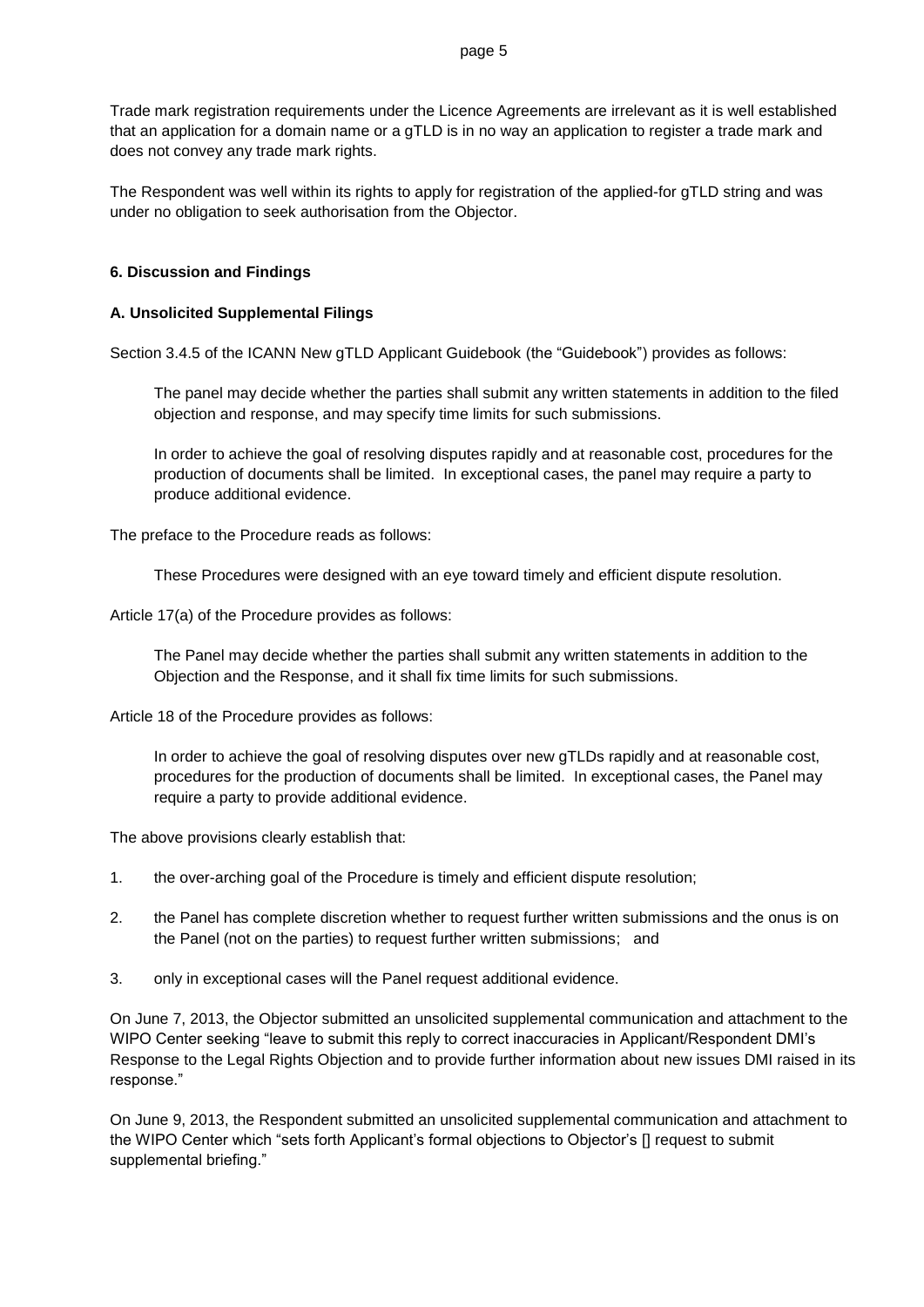#### page 6

The Procedure does not allow for submissions and evidence in reply. The Panel majority takes the view that, for this reason, and given the underlying rationale behind the Procedure of resolving disputes rapidly and at reasonable cost, only in exceptional circumstances should parties be entitled to file submissions and evidence in reply. The crucial issue for consideration in this regard is whether sufficient evidence has been adduced in the Objection and in the Response to enable to the Panel to reach a fair decision, without the need for additional submissions or evidence.

In the present proceeding, the Panel majority determines the parties have included sufficient submissions and evidence in the Objection and in the Response to enable to Panel to make a determination under the Procedure, without the need for supplemental filings.

Accordingly, the Panel majority determines, in all the circumstances, to reject the Objector's request to file supplemental submissions and evidence in reply.

#### **B. Decision**

In order to prevail, the Objector must establish (under Section 3.5.2 of the Guidebook) that the potential use of the applied-for gTLD by the Respondent:

- 1. takes unfair advantage of the distinctive character or the reputation of the Objector's registered or unregistered trademark or service mark ("mark"); and/or
- 2. unjustifiably impairs the distinctive character or the reputation of the Objector's mark; and/or
- 3. otherwise creates an impermissible likelihood of confusion between the applied-for gTLD and the Objector's mark.

In addition to the above broad criteria, Section 3.5.2 of the Guidebook lists eight non-exclusive factors to be taken into consideration by the Panel in deciding a Legal Rights Objection based on trade mark rights, each of which will be addressed below.

# **1. Whether the applied-for gTLD is identical or similar, including in appearance, phonetic sound, or meaning, to the Objector's existing mark.**

There can be no doubt that the applied-for gTLD string is identical to the Trade Mark.

# **2. Whether the Objector's acquisition and use of rights in the mark has been** *bona fide***.**

The Objector has submitted compelling evidence to suggest that it has been the owner of rights in the Trade Mark continuously since 1891. With the apparent exception of certain registrations in South Africa and the Philippines, the evidence suggests the Objector continues to be the registered owner of the Trade Mark in not less than 177 countries worldwide. Furthermore, notwithstanding the Objector's licensing of the Trade Mark to the Respondent and to the other licensees in territories outside the United States and South America since 1989, the Objector has taken steps to ensure its ownership of and preserve its rights in the Trade Mark in all such territories<sup>4</sup>, in particular by including the usual standard wording in the Licence Agreements to that effect.

As a matter of trademarks law, and by virtue of its registrations for the Trade Mark and the terms of the Licence Agreements, the Objector has continued to be the owner of the Trade Mark in all such territories, notwithstanding the use of the Trade Mark by the licensees (including the Respondent) under licence from the Objector since 1989.

l

<sup>4</sup> With the apparent exception of South Africa and the Philippines.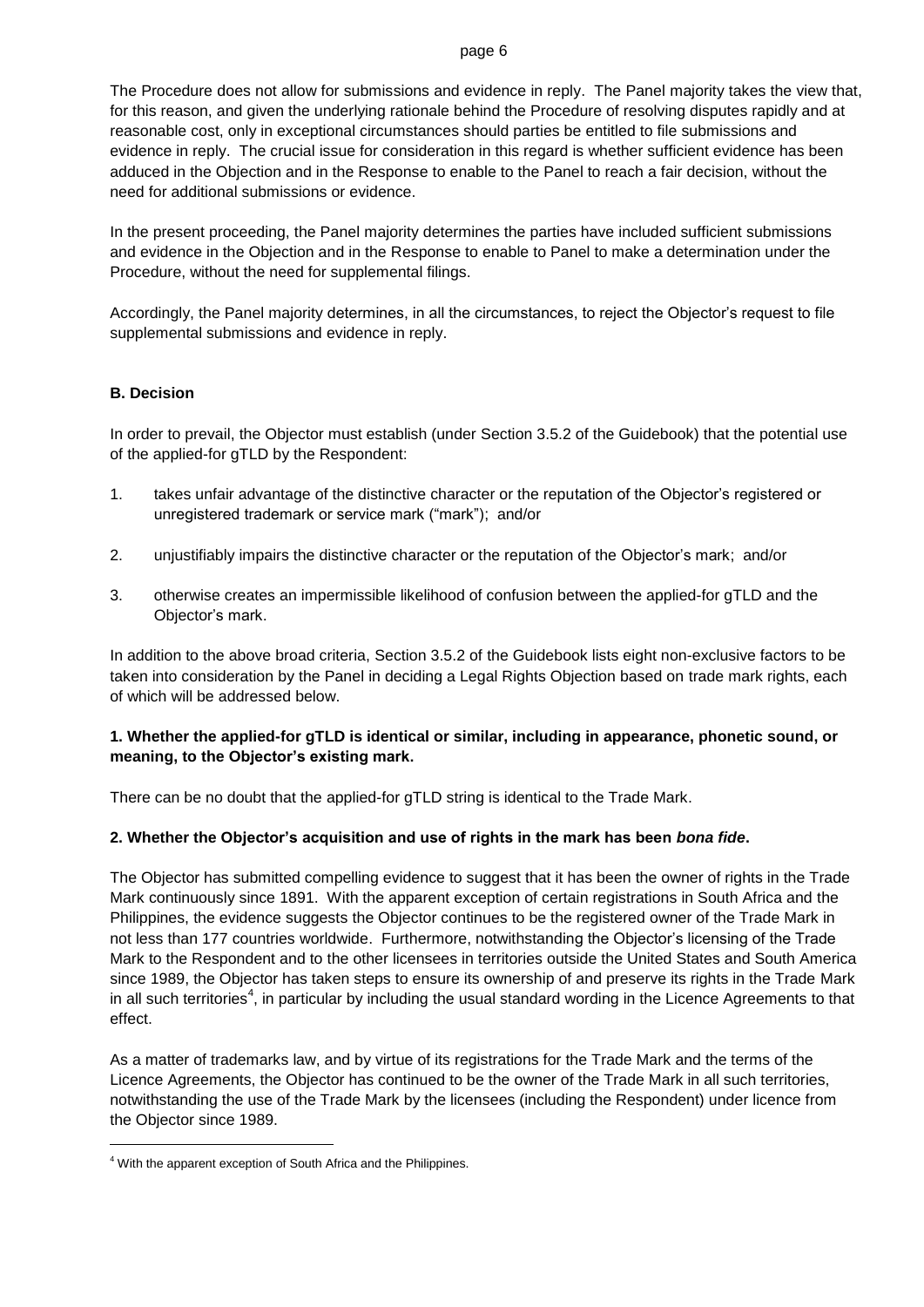It is a fundamental premise of trademarks law that, absent express written agreement to the contrary, (and indeed as specifically stated in the Licence Agreements), the use of a trade mark by a licensee inures to the benefit of the licensor.

For the above reasons, the Panel majority rejects the Respondent's assertions that:

- 1. the trade mark registration requirements under the Licence Agreement are irrelevant;
- 2. the Objector has limited rights to use the Trade Mark in the United States and South America; and
- 3. the Objector is little more than a fiduciary, principally tasked with the duty of maintaining certain trade mark registrations.

## **3. Whether and to what extent there is recognition in the relevant sector of the public of the sign corresponding to the gTLD, as the mark of the Objector, of the Respondent or of a third party.**

The evidence shows that, from 1891 up until 1989, the Trade Mark was recognised by the relevant sector of the public as a trade mark solely of the Objector.

After the commencement of the licensing arrangements, the evidence shows that the Respondent and the other licensees have been coexisting in the global marketplace with the Objector. The complicated nature of the licensing arrangements, which have led to different food products being sold under the same Trade Mark in the same jurisdictions by both the Objector and the Respondent at the same time, in particular fresh food products marketed, sold and distributed by the Respondent, and preserved food products marketed, sold and distributed by the Objector, suggests that the answer to this question is by no means clear cut. It may be that, in respect of certain products such as, for example, fresh pineapples and fresh bananas, there is recognition amongst the relevant sector of the public of the Trade Mark as a mark of the Respondent, whereas, in respect of preserved foods and tomato based products, there is recognition amongst the relevant sector of the public of the Trade Mark as a mark of the Objector.

By virtue of the history of registration and use of the Trade Mark by the Objector, and by virtue of the Licence Agreements, and bearing in mind the average consumer is unlikely to turn his or her mind to whether there are licensing arrangements in place, or would otherwise consider that such licensing arrangements are not inconsistent with the brand continuing to be owned and controlled by a central licensor, the Panel majority concludes that it is most likely however that the relevant sector of the public would consider that use of the Trade Mark, whether by the Objector or its licensees, including the Respondent, is use which indicates the trade source of the Objector.

There is no evidence before the Panel to allow it to conclude that there is recognition in the public of the Trade Mark as a mark of any other third party.

**4. Respondent's intent in applying for the gTLD, including whether the Respondent, at the time of application for the gTLD, had knowledge of the Objector's mark, or could not have reasonably been unaware of that mark, and including whether the Respondent has engaged in a pattern of conduct whereby it applied for or operates TLDs or registrations in TLDs which are identical or confusingly similar to the marks of others.** 

The Respondent had full knowledge of the Objector's prior rights in the Trade Mark when it applied for registration of the applied-for gTLD string. Notwithstanding the Respondent's knowledge of the global licensing arrangements pertaining to the Trade Mark, the Respondent has sought to reserve the sole right to administer the applied-for gTLD string, to the exclusion of the Objector and the other licensees. The Respondent's statement in its application that it intends to reserve the applied-for gTLD string exclusively for its own use or for use by closely affiliated organisations is illuminative.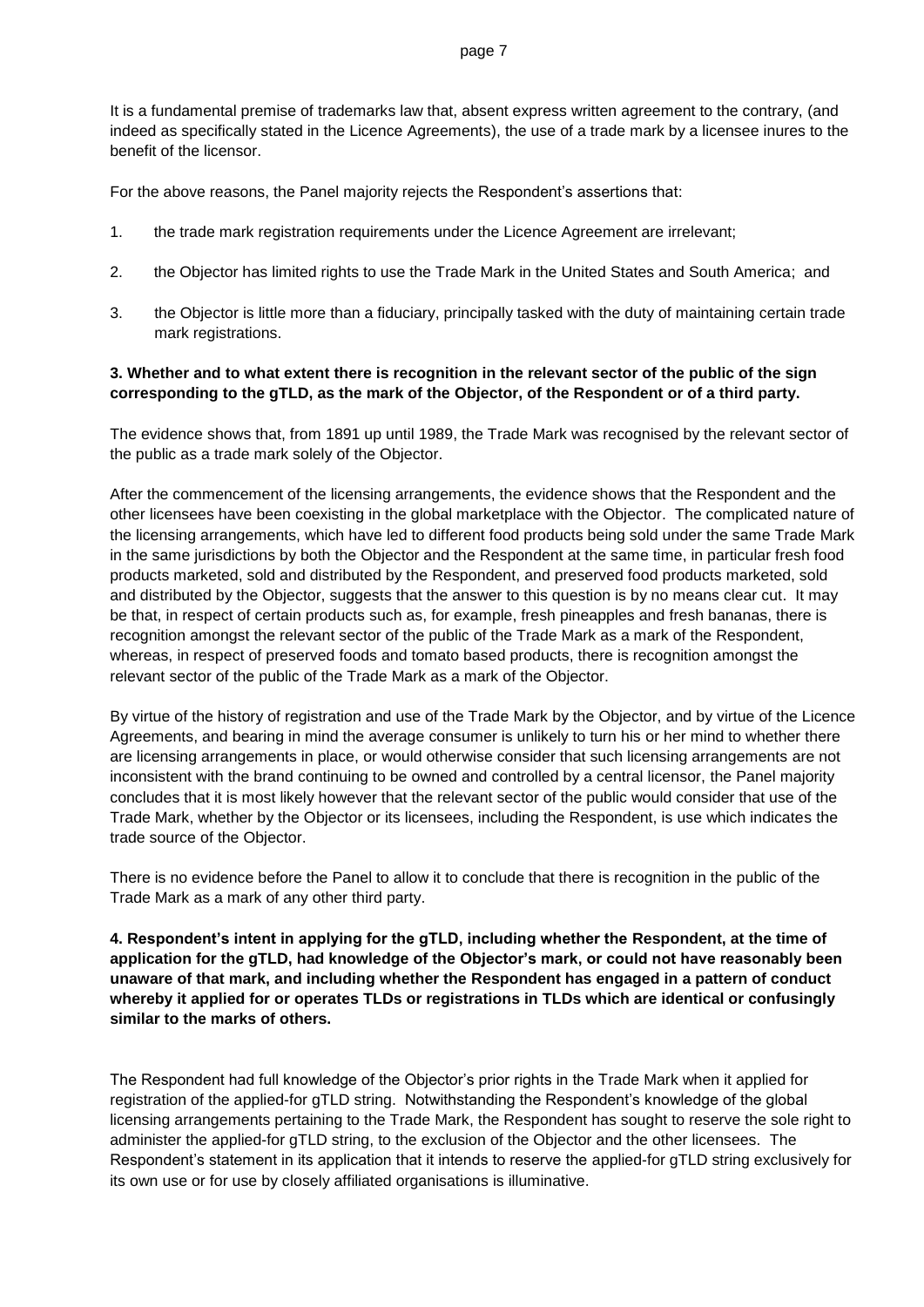The Respondent and its predecessors in title have used the Trade Mark since 1989 in connection with a *bona fide* offering of various food products, but subject to the terms of the Licence Agreements and, with the apparent exception of South Africa, in circumstances where the registrations for the Trade Mark in all the jurisdictions in which the Respondent operates have continued to be held in the name of the Objector.

# **6. Whether the Respondent has marks or other intellectual property rights in the sign corresponding to the gTLD, and, if so, whether any acquisition of such a right in the sign, and use of the sign, has been** *bona fide***, and whether the purported or likely use of the gTLD by the Respondent is consistent with such acquisition or use.**

The Respondent claims to have owned word and device mark registrations for the Trade Mark in South Africa directly or through its affiliate or predecessor since 1990.

The Respondent has submitted a letter dated February 2, 2012 from a South African law firm addressed to a "Del Monte Fresh Produce Company" with an address in Florida, United States, enclosing:

- 1. a copy of a one page Certificate of Assignment dated December 2, 2011 apparently issued by the Registrar of Trade Marks of the Republic of South Africa, with respect to, *inter alia*, trade mark registration numbers 1972/01710, 1972/00599, 1966/01372 and 1972/01711, and indicating that the Respondent has been entered in the South African Trade Marks Register as the proprietor of these registrations effective as from October 14, 2011; and
- 2. a copy of a one page Deed of Assignment dated October 14, 2011 between the South African company Del Monte Fruits (S.A.) (Proprietary) Limited as assignor and the Respondent as assignee, the Schedule of which lists, *inter alia*, the above referenced four registrations for the DEL MONTE and DEL MONTE & DEVICE trademarks.

The registration certificates for each of these registrations have not been filed with the Response.

Given the registration numbers suggest that one of the registrations was filed in 1966 and each of the other three in 1972, and given the Respondent's assertion that its affiliate and predecessor has been the proprietor of these registrations since 1990, and given the Respondent has failed to file copies of the relevant registration certificates with the Response, the Panel majority concludes the likely inference to be drawn is that these registrations were first registered in the name of the Objector, before being assigned to the Respondent's affiliate and predecessor in 1990, shortly after the Licence Agreements had been entered into, and notwithstanding the express terms of the Licence Agreements requiring all of the Objector's registrations for the Trade Mark worldwide to remain registered in the name of the Objector.

The Panel majority concludes it is at least arguable, and notwithstanding the Objector's apparent acquiescence, that the assignment of the South African registrations into the name of the Respondent's affiliate and predecessor, and subsequently (and as late as October 2011) into the name of the Respondent, was in breach of the Licence Agreements and therefore, for the purposes of the Guidebook and the Procedure, not *bona fide*.

Neither party has been particularly forthcoming in providing information relative to the South African trade mark registrations, which in and of itself is remarkable. The Panel majority would query the motivation the Respondent had in October 2011 for proceeding with a purported "paper" transfer of the registrations from an affiliated company, if doing so could place at risk a longstanding licensing arrangement with the Objector.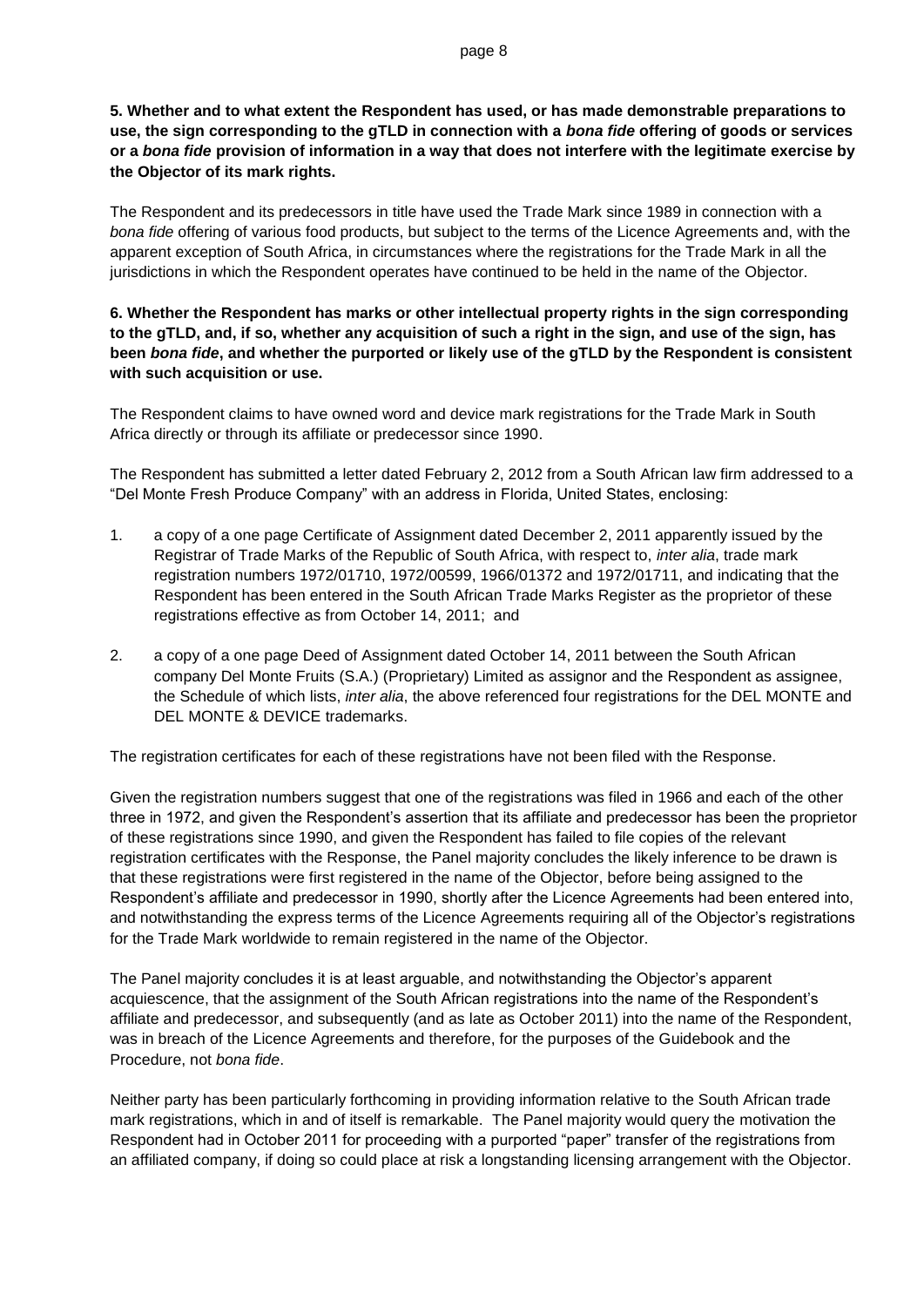#### page 9

The Panel majority would also query whether it is possible that, regardless of who the prior registrant was, the Respondent sought to have these registrations assigned to it to bolster an eventual gTLD application for the <.delmonte> gTLD string.

# **7. Whether and to what extent the Respondent has been commonly known by the sign corresponding to the gTLD, and if so, whether any purported or likely use of the gTLD by the Respondent is consistent therewith and** *bona fide***.**

The evidence shows that the Respondent, as the Objector's licensee, has been authorised strictly pursuant to the terms of the License Agreements to incorporate the Trade Mark into its corporate name. By virtue of its use of the Trade Mark, under license from the Objector since 1989, and by virtue of its use of the Trade Mark in its corporate name, the Panel majority concludes it is likely the Respondent is commonly known by the Trade Mark, at least among certain members of the relevant sector of the public.

There is of course no mention of gTLDs in the License Agreements. It cannot possibly have been envisaged by the Objector, the Respondent and the persons negotiating the drafting of the License Agreements at the time that a mechanism would be put into place by ICANN over 20 years later permitting persons to register and exclusively control the registry for new gTLDs comprising the Trade Mark.

The Panel majority rejects the Respondent's assertion that, as the Licence Agreements do not expressly prohibit the registration of the applied-for gTLD string by the Respondent, therefore the Respondent is free to do so under the terms of the License Agreements, or otherwise.

To the contrary, the terms of the Licence Agreements clearly express the intention of the parties that the Objector would retain sole control over issues relating to the registration and enforcement of the Trade Mark worldwide. This, in the opinion of the Panel majority, clearly extends to the right to control the registration of domain names and gTLDs comprising or incorporating the Trade Mark, or similar marks.

It is particularly pertinent to note that the terms of the Licence Agreements expressly proscribe the use by the Respondent and the other licensees of the Trade Mark by itself as a corporate or trade name.

# **8. Whether the Respondent's intended use of the gTLD would create a likelihood of confusion with the Objector's mark as to the source, sponsorship, affiliation, or endorsement of the gTLD.**

The evidence shows that, by virtue of the Licence Agreements and the conduct of the Objector, the Respondent and other licensees since 1989 (with the apparent exceptions of South Africa and the Philippines), the Objector has, consistent with its long-standing use of the Trade Mark worldwide commencing in the United States as early as 1891, sought to preserve its position as the owner of the Trade Mark worldwide, as well as the goodwill pertaining thereto.

From the crucial perspective of the average consumer, and notwithstanding the somewhat complicated licensing arrangements, the coexistence of the parties' products in certain territories, and the similarity of the parties' coexisting food products, the evidence shows that the Trade Mark has continued to function as an indicator of the commercial origin of the Objector and its goods (whether the Objector's direct goods, or licensed goods). The Panel majority notes that global licensing of well-known brands is a common practice in the food industry and, notwithstanding the use of such brands by different licensees in different jurisdictions, in the mind of the average consumer, such well-known food brands continue to function effectively as trademarks designating the same trade source or commercial origin, notwithstanding such licensing arrangements.

The Objector has established at least a *prima facie* case that the Respondent's intended use of the appliedfor gTLD, to the exclusion of the Objector and the other licensees, is likely to unsettle the delicate balance struck by the competing interests of the parties under the licensing arrangements and, more importantly, is likely to create an impermissible likelihood of confusion with the Objector's Trade Mark as to the source, sponsorship, affiliation or endorsement of the applied-for gTLD.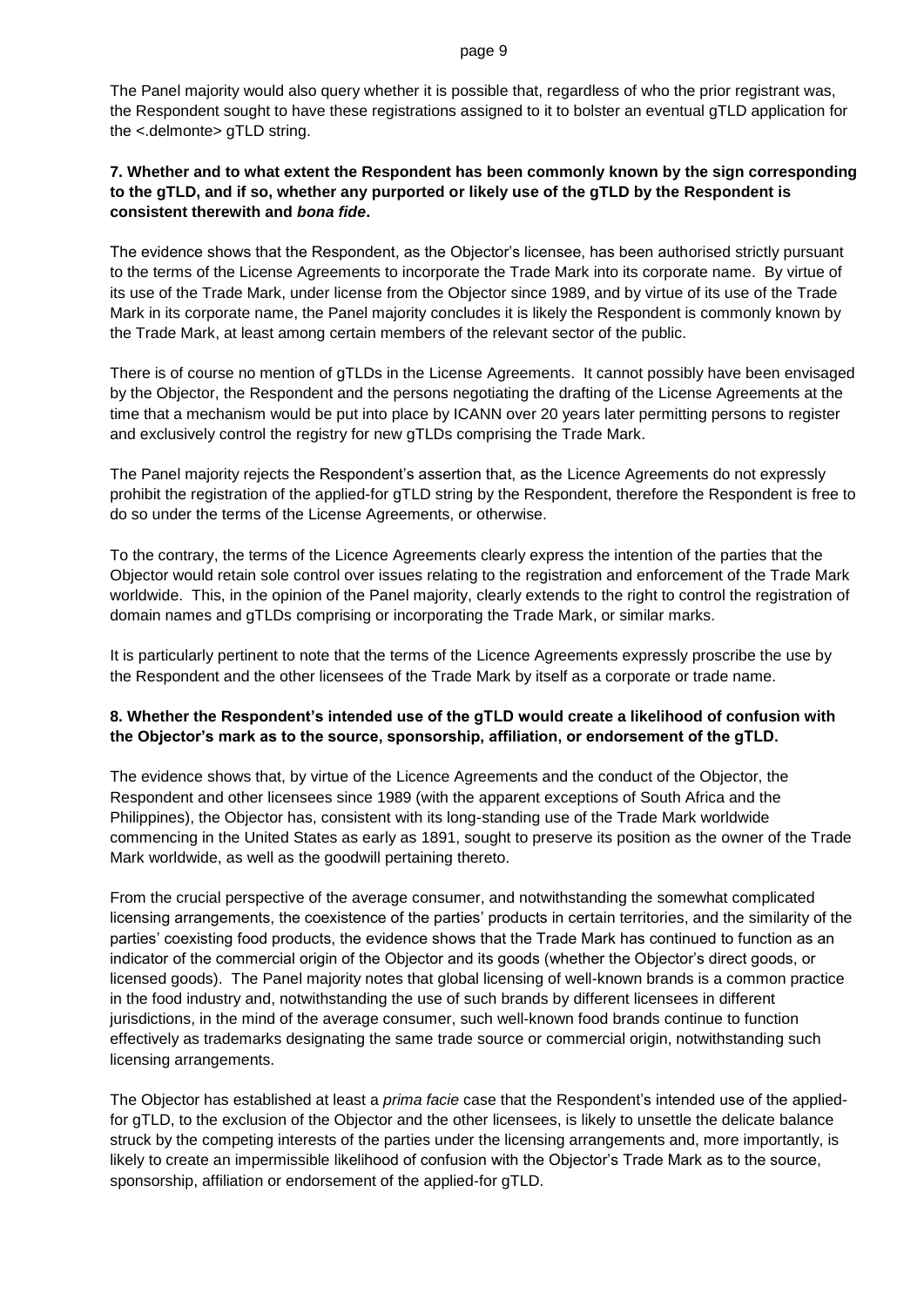#### **Conclusion**

The Panel majority concludes, on the evidence, the first two limbs under the broad criteria set out in Section 3.5.2 of the Guidebook have not been made out.

For the reasons specified above, in particular under item 8 above, the Panel majority determines, in all the circumstances, that the potential use by the Respondent of the applied-for gTLD string will otherwise create an impermissible likelihood of confusion between the applied-for gTLD string and the Trade Mark.

The Panel majority considers that the applied-for gTLD string, being identical to the Objector's well-known mark, and given the nature of the Respondent's proposed use, will create a likelihood of confusion between the gTLD and the Objector's mark. The Panel must conclude, however, that the gTLD creates an *impermissible* likelihood of confusion in order to sustain the Objection. Several LRO panels have considered that a respondent's behaviour, short of bad faith, may be relevant to this determination. See, for example, *Defender Security Company v. Lifestyle Domain Holdings, Inc.*, WIPO Case No. LRO2013-0035:

For an Objector to prevail, "there must be something more than mere advantage gained, or mere impairment, or mere likelihood of confusion." See *Right at Home v. Johnson Shareholdings*, WIPO Case No. LRO2013-0030*.* Although the terms "unfair, "unjustifiably," and "impermissible" are not uniformly defined or understood in the trademark context, their use here suggests that, in order to sustain the Objection, the Panel must find something untoward about the Respondent's behavior or something intolerable about the Respondent being permitted to keep the string in dispute, even if the Respondent's conduct or motives do not rise to the level of bad faith.

The Panel majority finds that there is something untoward about the Respondent's behaviour in this case. As previously indicated, the Respondent arguably violated the terms of its Licence Agreements with the Objector by acquiring trade mark registrations that under the circumstances might have been acquired to bolster the Respondent's eventual gTLD application. In light of all the attendant circumstances, and considering such untoward behaviour, the Panel majority believes the gTLD creates an impermissible likelihood of confusion between the gTLD and the Objector's mark.

Accordingly, the third limb under the broad criteria set out in Section 3.5.2 of the Guidebook has been made out.

The Panel majority rejects the Respondent's contention that the long-standing principle of first rights should be restricted solely to the simple question of who applied first for registration of the applied-for gTLD string. To the contrary, the Panel must determine the question of first rights from the broad perspective of rights in the Trade Mark in general. The evidence clearly shows that the Objector's ongoing rights in the Trade Mark predate the Respondent's more recent and expressly limited rights in the Trade Mark, as licensee, by over 100 years.

The Panel majority also finds force in the submissions of the Objector and the other Trade Mark licensees that granting the Respondent the exclusive right to register and use the applied-for gTLD string (including maintaining the register and processing applications for registration of domain names using the applied-for gTLD string) may cause harm or detriment to the Objector and the other licensees.

The Panel majority considers the long history of the Trade Mark, the complicated nature of the global licensing arrangements of the Trade Mark, and the 24 year history of coexistence in the global marketplace of food products manufactured, marketed, sold and distributed under the Trade Mark by the Objector, the Respondent and the other licensees, are all relevant factors in support of the Panel majority's conclusion that the Objection should be upheld. It is pertinent to note that no other parties (including the Objector and the other licensees) have applied for registration of the applied-for gTLD string.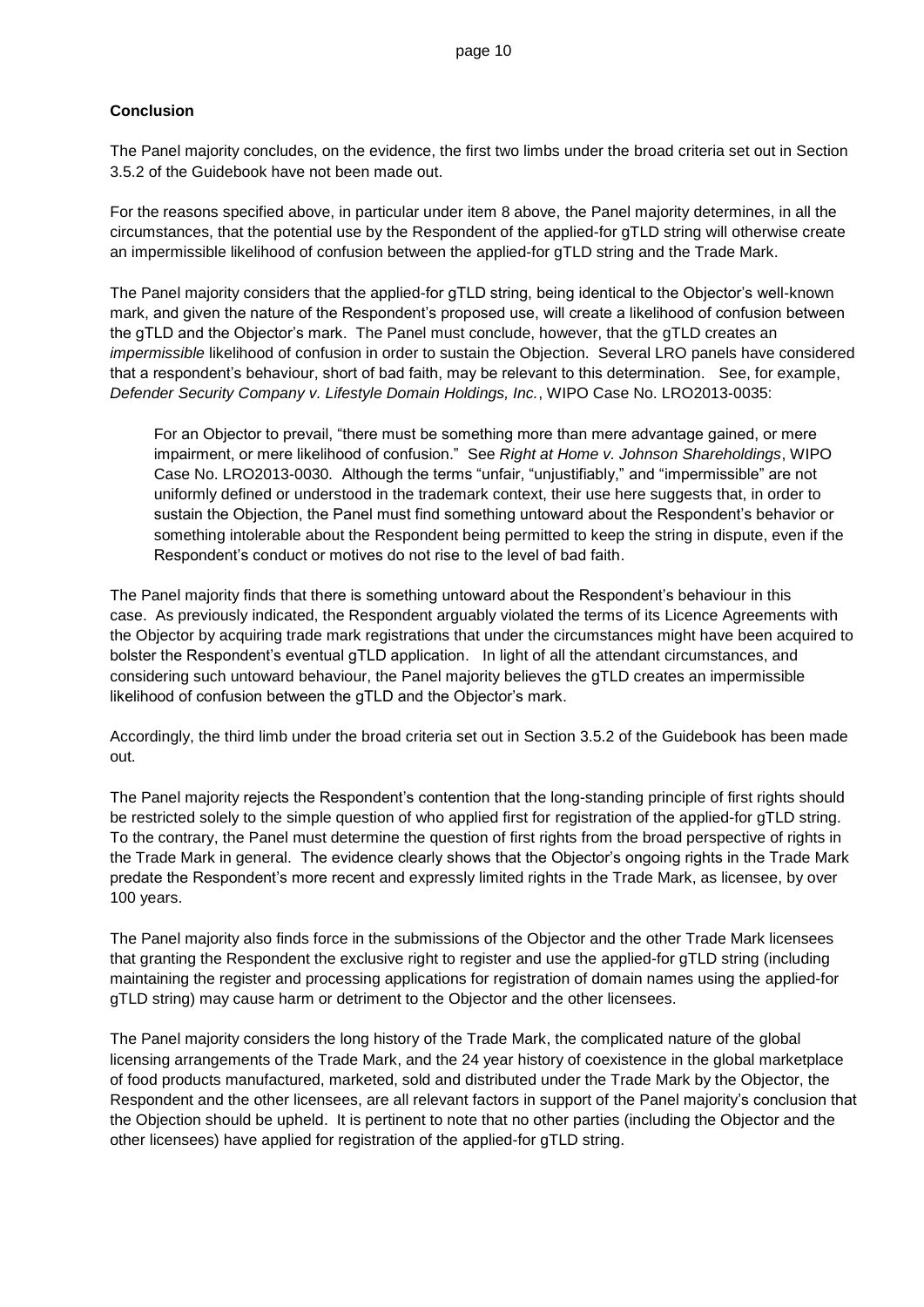# **7. Decision**

The Panel majority therefore concludes, for the reasons specified above, that the Objection is valid and should be upheld.

[signed]

**Hughes, Sebastian M W** Presiding Panelist

[signed]

**Towns, William R** Panelist Date: July 29, 2013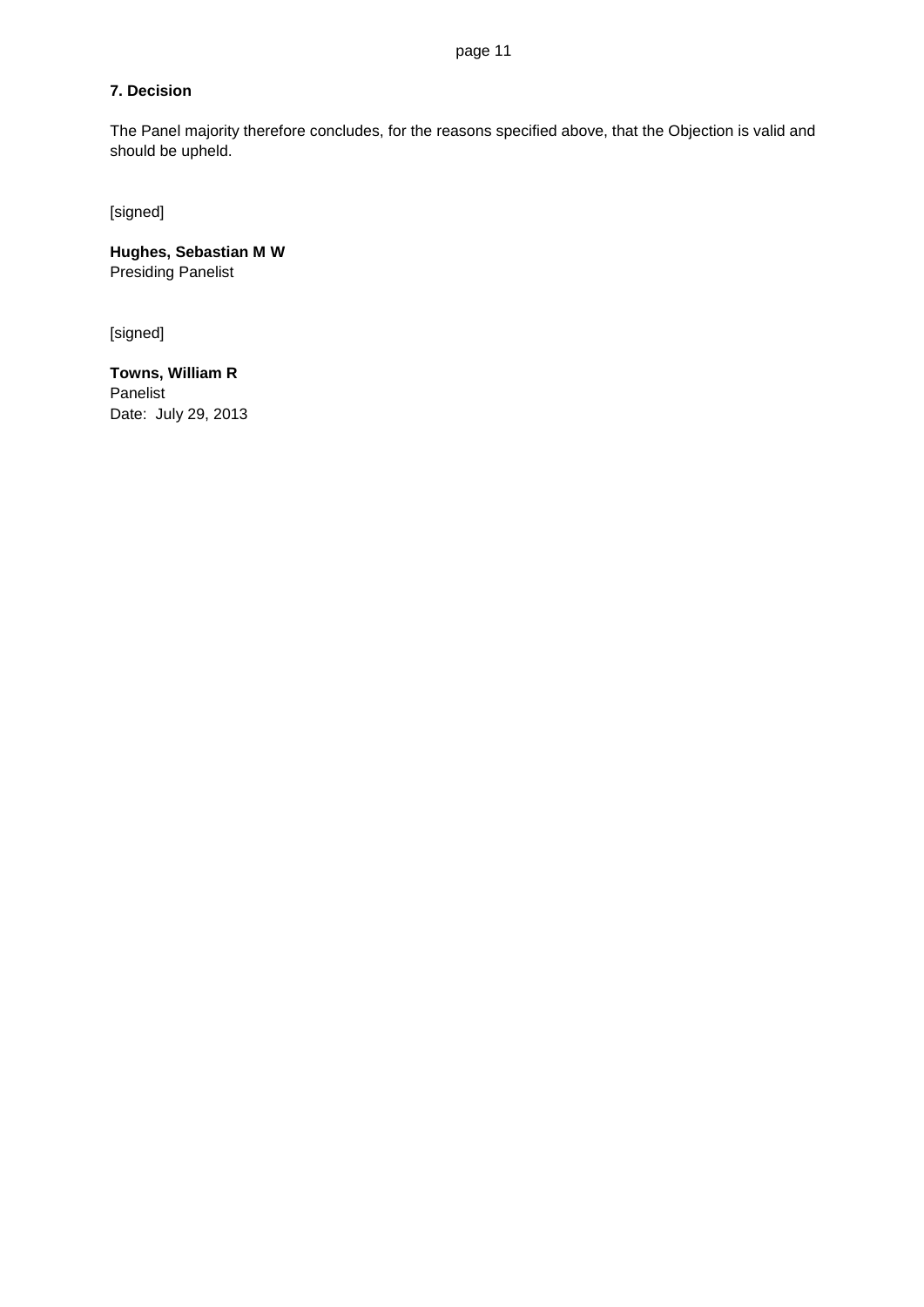#### **Dissenting Opinion**

I respectfully must dissent here. I agree with most of what the Panel majority has to say in its thoughtful opinion. Nonetheless, based on the record presented and the fact that Objector bears the burden of proof in this proceeding, I would tip the balance in this close case in favor of Respondent.

I agree with the Panel majority that Respondent overstated its case in various respects, as are duly detailed in the majority opinion. I believe, though, that Objector also overreached, and in a significant way. Throughout the pleadings, Objector asserts that Respondent has "no ownership interest in the DEL MONTE Mark." Respondent, on the other hand, asserts that it is the owner of the DEL MONTE mark registration in South Africa.

The Panel majority notes that the actual South African registration certificates for the DEL MONTE mark are not annexed to the Response. The majority also concludes that it is "at least arguable" that the assignment of the South African registrations into the name of Respondent's affiliate and predecessor, and ultimately of Respondent, was in breach of the License Agreements and therefore not *bona fide* for purposes of this LRO Procedure.

I am not prepared to reach the same conclusion in these circumstances. Although Respondent would have done well to annex the certificates to its Response, it seems to me that Objector should have anticipated in its initial pleading that Respondent would invoke its South African trademark registrations, however acquired, in response to the Objection, and that Objector should have dealt with any cloud over such alleged rights at the outset. Rather, Objector simply asserted that Respondent has "no ownership interest" whatsoever in the DEL MONTE mark.

In this connection, I should also note that I had favored the acceptance of supplemental submissions from the Parties. On the issue of the South African trademarks alone, I would have thought that the supplemental submissions could have been probative. I also would have liked to see the supplemental submissions because this appeared to be a close case. On the record actually provided and considered, and based on the allocation of the burden of proof, I am prepared to conclude that it is more likely than not that Respondent owns the DEL MONTE mark in South Africa and its use of that mark has been *bona fide*. This conclusion is critical to my ultimate view that Objector has failed to carry its burden of proof and therefore the Objection should be overruled. Again, I am drawing a somewhat negative inference from Objector's failure to mention the South African marks. In a streamlined proceeding such as this one, where discovery does not occur and cross-examination is absent, it is incumbent on parties to be forthcoming and candid.

Another factor weighing in favor of Respondent is, as the Panel majority puts it, "the 24 year history of coexistence in the global marketplace of food products manufactured, marketed, sold and distributed under the [DEL MONTE] Trade Mark by the Objector, the Respondent and the other licensees." Whereas the majority apparently finds that such coexistence supports the Panel majority decision to uphold the Objection, I respectfully disagree.

In my view, Respondent has a *bona fide* basis for owning this gTLD, even if Objector would also have had a *bona fide* basis if it had been the applicant for this gTLD.

The fact that multiple entities have been using the same mark in the same general area of commerce (food) for many years suggests that the consuming public has not been too troubled or confused by this state of affairs. Indeed, as Respondent pointed out, Objector – who claims to be the policeman of the DEL MONTE mark – has allowed Respondent and other parties to make use of the DEL MONTE mark in several domain names (such as Respondent's domain names <delmonteonline.com> and <delmontenet.com>, registered in April 2000). This acquiescence by Objector in the use of domain names whose characters do not reflect a geographical or product-line restriction supports Respondent's claim that it has acted in good faith.